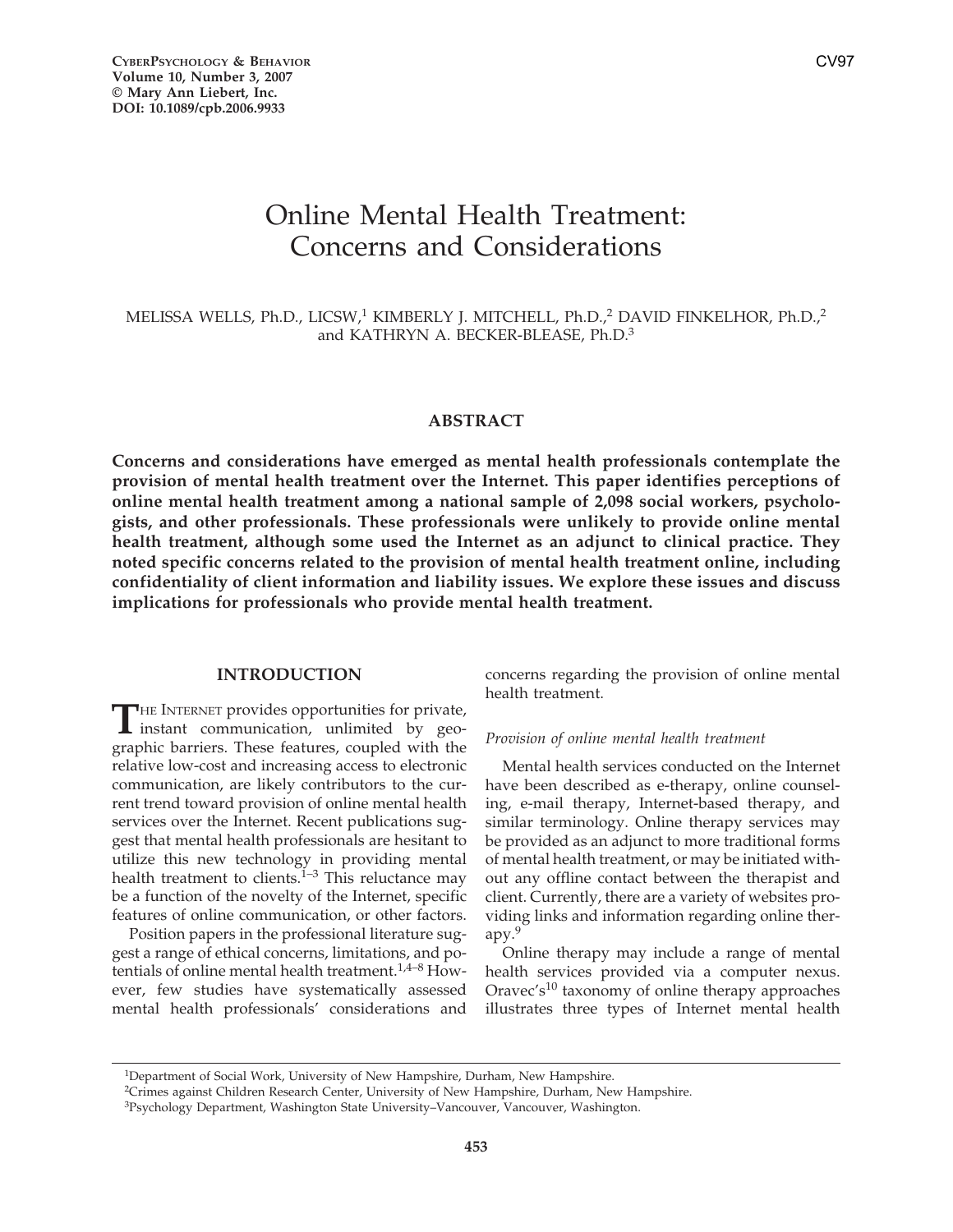treatment: (1) electronic provision of individual counseling, (2) computer use in group and family therapy (e-mail among members), and (3) professionally facilitated online support groups.

Using e-mail, instant messaging, or other webbased approaches in individual counseling allows professionals to electronically communicate with clients. Electronic communication between a therapist and a client may be the primary treatment modality, or be limited to situations when face-to-face interactions are not possible, such as between sessions or while clients are traveling.<sup>11</sup> Oravec<sup>10</sup> notes that, in addition to individual counseling, e-mail can also be used in group or family therapy modalities. For instance, a therapist may suggest that group members communicate between sessions using email.

Online therapy can also include professionally sponsored Internet support groups. Many of these groups are emerging and they can provide a valuable mental health resource for certain clients, such as those who are homebound.10 In some instances, mental health professionals act as the therapist for the online support group and also the website administrator.<sup>12</sup>

Online mental health treatment is an emerging, area and few professionals currently use the Internet to provide mental health services. $3$  At this time, mental health professions are lacking conclusive evidence about the effectiveness of these Internet services.10,13,14 Increasingly, ethical considerations and guidelines are incorporating issues around online mental health treatment, however.<sup>4</sup> Some, but not all major mental health organizations currently provide clear directives regarding online treatment. The American Counseling Association<sup>15</sup> and the American Mental Health Counselors Association<sup>16</sup> provide guidelines for providing mental health services over the Internet, particularly regarding online confidentiality, legal complexities and related issues. The National Association of Social Workers (NASW) and the American Psychological Association (APA) do not provide such specific guidelines for Internet therapy, but do provide warnings regarding issues such as ensuring confidentiality online<sup>17</sup> and considering local laws.<sup>18</sup>

## *Current goals*

The current paper examines online treatment factors among a nationally representative sample of mental health professionals. This analysis seeks to answer three research questions. First, to what extent are mental health professionals currently providing online treatment? Second, what are these professionals' primary concerns regarding provision of online treatment? And third, do mental health professionals have specific clinical needs related to providing online treatment?

## **METHODS**

## *The Survey of Internet Mental Health Issues*

This study was conducted using data collected in the Survey of Internet Mental Health Issues (SIMHI). The primary purpose of SIMHI was to explore the variety of problematic Internet experiences being seen by mental health professionals. Additionally, SIMHI collected data related to mental health professionals' needs related to the Internet and mental health treatment.

## *SIMHI preliminary one-page survey*

A preliminary one-page survey was sent out to a random sample of approximately 17% of names and addresses from the total membership of the following 11 professional organizations: American Psychological Association  $(n = 8,241)$ ; American Psychiatric Association ( $n = 5,858$ ); National Association of Social Workers ( $n = 7,969$ ); National Association of School Psychologists ( $n = 2,488$ ); American School Counselor Association  $(n = 1,982)$ ; American Association for Marriage & Family Therapy  $(n = 2,191)$ ; American Academy of Child & Adolescent Psychiatry  $(n = 1,105)$ ; Association for the Treatment of Sexual Abusers ( $n = 296$ ); American Mental Health Counselors Association  $(n =$ 991); American Family Therapy Academy ( $n = 198$ ); and National Children's Alliance  $(n = 98)$ .

When possible, names were over-sampled from groups of professionals or licensed practitioners to help ensure access to professionals working with clients. For example, the sample of social workers was randomly drawn from the National Association of Social Workers' "Clinical/Direct Practice" group. The final list of names and addresses were crossreferenced to identify duplicates  $(n = 146 \text{ pairs})$ . Duplicates were identified with the smaller organization represented in the sample, for example a respondent who was a member of the American Psychological Association and the National Association of School Psychologists was included as be a member of the latter. The final sample consisted of 31,271 professionals who were members of the above organizations.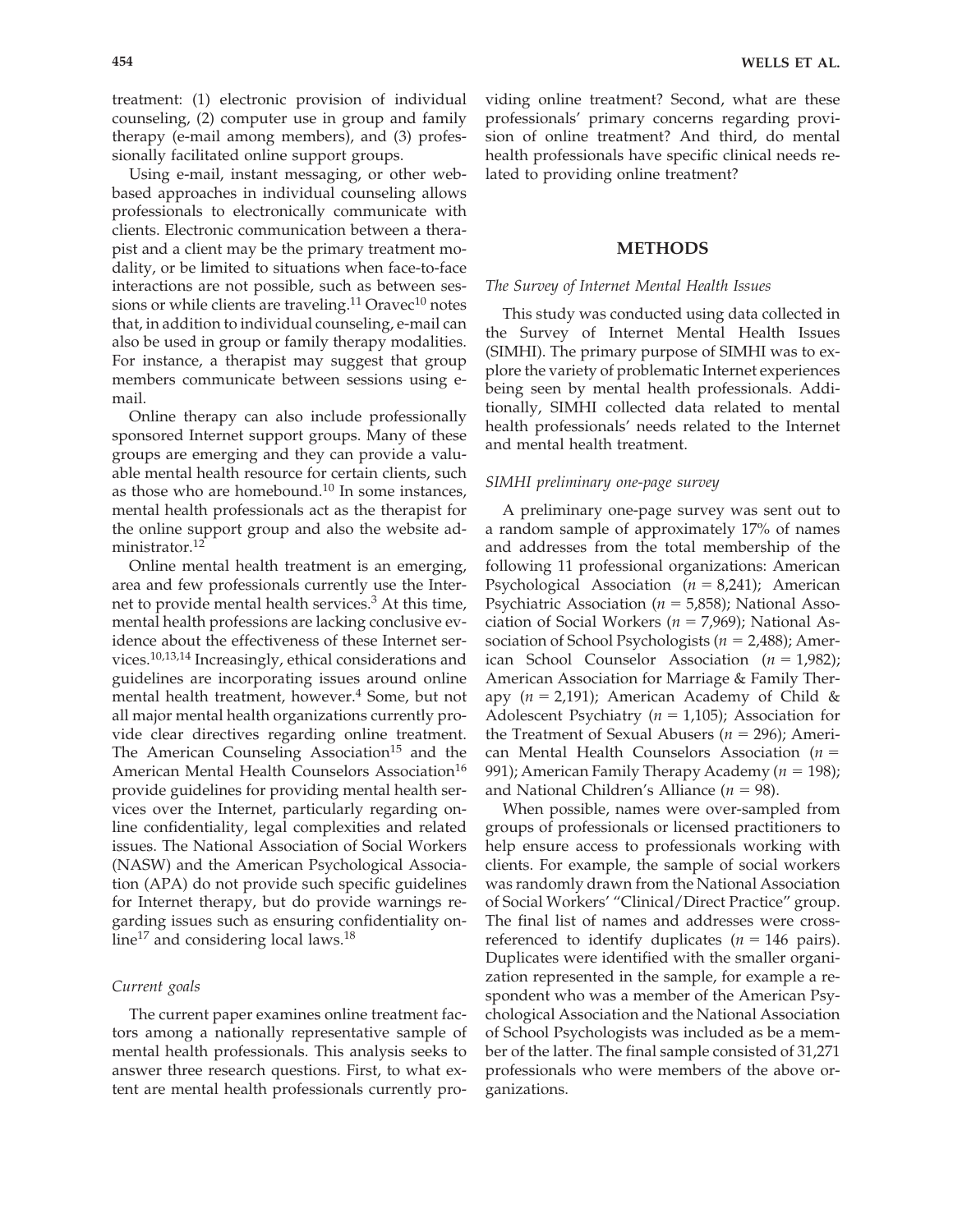Each professional received a cover letter and a preliminary screening survey in 2003. The preliminary screening survey asked respondents to indicate if they had worked directly with clients in the past 5 years and whether they had worked with any clients with problematic Internet experiences during the same time period. These problematic Internet experiences could have involved adult pornography; child pornography; sexual approaches, solicitations or behavior; a romantic or sexual relationship; a close relationship or friendship; fraud or other scams; gaming or role-playing; racist or hate material; violent material; aggressive behavior (e.g., harassment, stalking) or other issues.

There were 7,841 valid respondents to the preliminary one-page survey (a 25% response rate at the minimum, given that our bulk-mailing procedures likely resulted in some respondents never receiving the mailing), of which  $92\%$  ( $n = 7,232$ ) had provided direct services to clients within the past 5 years.

## *SIMHI detailed survey*

Additionally, respondents were asked whether they would like to participate in a more detailed follow-up survey about professional needs related to the Internet and mental health treatment. Those respondents who expressed interest in completing the follow-up detailed survey were directed to a secure website or mailed a detailed survey. The follow-up survey instrument was constructed using semistructured interviews with a variety of mental health professionals. All professionals, regardless of whether or not they had seen a client with a problematic Internet experience, were asked about concerns about the use of the Internet as part of professional mental health practice and professional needs in this area. Additional survey questions asked about how mental health professionals use the Internet for professional purposes including in the provision of online mental health treatment.

A total of 3,398 respondents consented to participate in the detailed survey. Of these, 2,170 returned a completed survey, resulting in a 64% response rate. The current paper examines only the 2,098 surveys completed by professionals reporting direct practice experience within the past 5 years.

## *Study measures*

The current analysis utilizes demographic data and a limited number of measures from the SIMHI Detailed Survey instrument, including (1) measures of Internet use for therapeutic purposes, (2) professionals' concerns regarding online treatment, and (3) professional needs regarding online treatment. First, mental health professionals were asked whether or not they used the Internet "to provide online therapy or counseling." Second, the survey instrument provided professionals with an opportunity to rate their top three concerns regarding the use of the Internet as a part of mental health practices. In analyzing these results, we examine mental health practitioners' primary concerns, as well as the overall percentage of individuals rating (or just selecting, as some respondents did not rate items) each concern regarding online therapy. Third, professionals were asked to check whether they were *not at all interested, somewhat interested, very interested, extremely interested*, or *already had information* about four types of professional material related to online treatment. This section of the detailed survey instrument asked professionals about needs for material about clinical guidelines or criteria for "treatment online," "deciding what approach to online treatment is most beneficial for a client," "identifying who could most benefit from online treatment approaches," and "when to stop the use of online treatment."

## *Study sample*

About 60% of the overall sample of professionals were female, and over three-quarters were over the age of 40. Ninety-three percent were of European-American decent, and over 80% held a graduate degree. Social workers (22%) and psychologists (41%) were the two largest groups of professionals in the sample, with over half reporting at least 15 years providing direct services to clients. Fifty percent of the professionals were primarily in independent practice settings. Roughly 40% served suburban and urban areas, and 50% served rural communities.

## **RESULTS**

#### *Use of online treatment*

An almost unanimous finding is that the professionals included in this sample do not see themselves as using the Internet "to provide online therapy or counseling." A little over 2% of the entire professional sample report using the Internet to provide online therapy. Across professional groups, use of the Internet for online therapy ranged from 1% among mental health counselors to about 5% among marriage and family therapists. Less than 2% of social workers reported providing online therapy or counseling.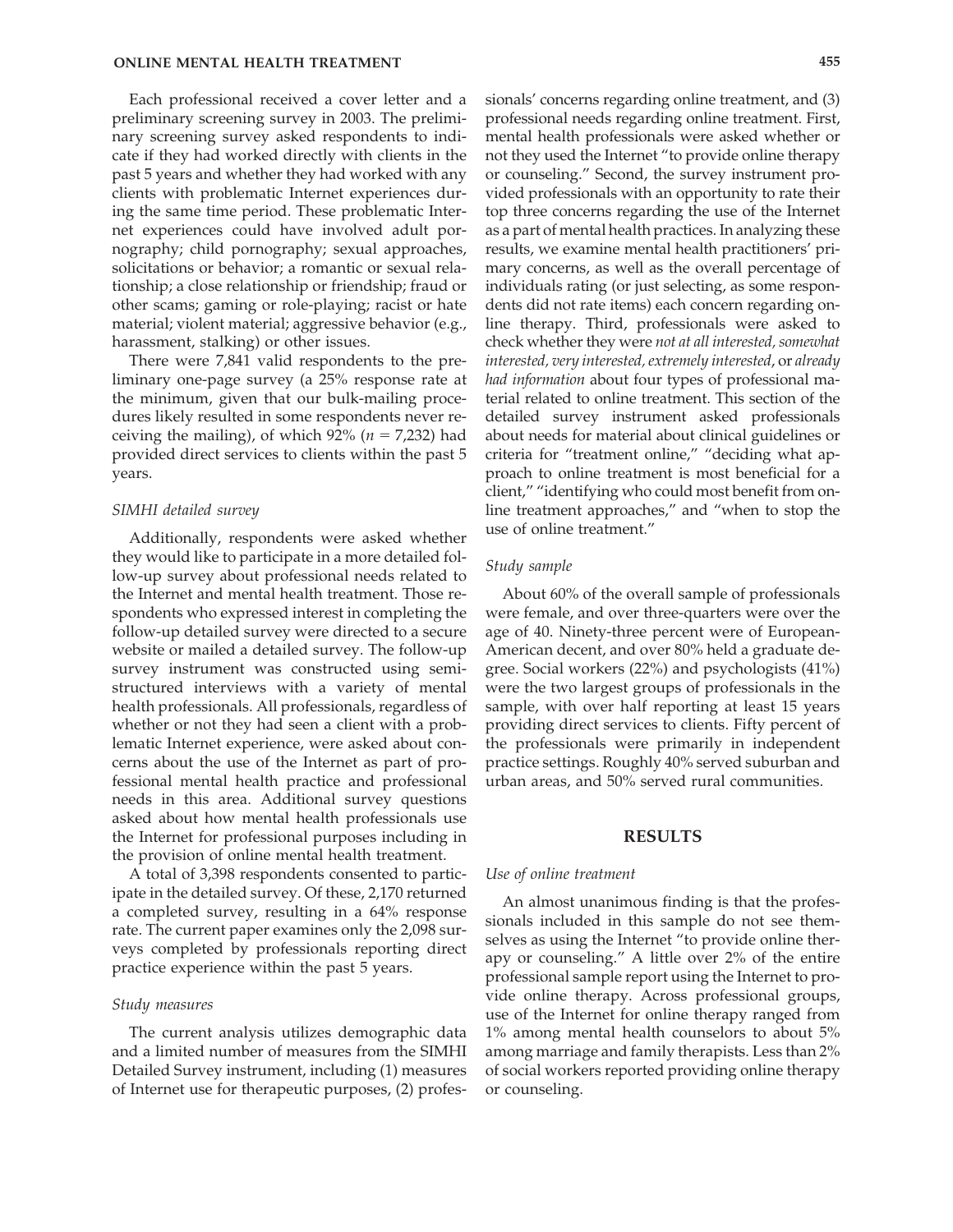# *Professionals' concerns regarding provision of online treatment*

Mental health professionals were provided with a list of possible concerns regarding online mental health treatment and were asked to indicate their top three concerns (Table 1). About half of these professionals said that confidentiality of client information would be their primary concern if they provided mental health treatment online. Less than 20% ranked liability, client misinformation, or training as primary concerns, and fewer than 10% ranked licensure issues, Internet access, and Internet speed as their top concern. When these ranked concerns were combined into an overall indicator of any concern, confidentiality of client information emerged as the most frequently noted factor. The majority of professionals (about 80%) would have some concern regarding confidentiality of client information if they provided mental health services online. Other prominent areas of concern included liability (over 60%), misinformation provided by clients (about 50%), and inadequate training to conduct online therapy (about 40%). Less than one-fifth of professionals anticipated concern related to state licensure, Internet access, and Internet speed.

# *Professional interest in information related to online treatment*

Roughly 60% of mental health professionals were somewhat, very or extremely interested in having additional information related to providing online treatment, selecting online treatment approaches, criteria regarding who would most benefit from this approach or when to stop use of online treatment as areas of interest. The other 40% of professionals were not at all interested in this material. Very few professionals already had information regarding any of these professional topics related to the provision of online treatment (1% or less for all questions).

# *Qualitative comments regarding online treatment*

Mental health professionals were asked to "explain any of your answers or make specific comments" related to the above questions regarding professional needs for online treatment information. About 180 professionals shared some comment related to the provision of online treatment. In describing their interest in information related to online mental health treatment, about one-fifth of those respondents shared examples of current or potential uses of the Internet in the provision of mental health services. The remaining 80% of professionals shared comments suggesting possible concern or general opposition to the provision of mental health services via the Internet.

*Professionals interested in online treatment.* In describing their interest in information related to online mental health treatment, 32 (18%) professionals presented options for online treatment approaches and specific client groups that could potentially benefit from such services. Four professionals noted, for instance, that limited e-mail use "with clients can be helpful at times." These professionals shared that they already use e-mail in their practices, such as for responding "to clients who e-mail me with information, feelings, questions, etc." "Some have been quite specific that there are certain things they do not feel they can say in the session, but are more comfortable writing down."

Ten professionals expressed interest in online treatment and suggested that certain client populations could benefit from online treatment approaches. These professionals noted that the Internet offers a way to "expand our services to the rural populations" or to those clients whose mobility is limited by a physical disability. Other comments suggested that online support groups can be helpful to clients, "especially for those living in rural communities."

TABLE 1. MENTAL HEALTH PROFESSIONALS' CONCERNS REGARDING INTERNET USE IN TREATMENT  $(N = 2054)$ 

| Professionals' concerns regarding Internet use<br>in mental health practice | Primary<br>concern | Any mention of<br>this concern |
|-----------------------------------------------------------------------------|--------------------|--------------------------------|
| Confidentiality of client information                                       | 48%                | 81%                            |
| Liability                                                                   | 14%                | 66%                            |
| Misinformation being provided by clients                                    | $11\%$             | 51%                            |
| Inadequate training to conduct online therapy                               | $12\%$             | 37%                            |
| Providing services to clients living in states not licensed                 | $2\%$              | 17%                            |
| Inequality of access to the Internet by clients                             | $2\%$              | 13%                            |
| Internet speed and other technical problems                                 | $1\%$              | $11\%$                         |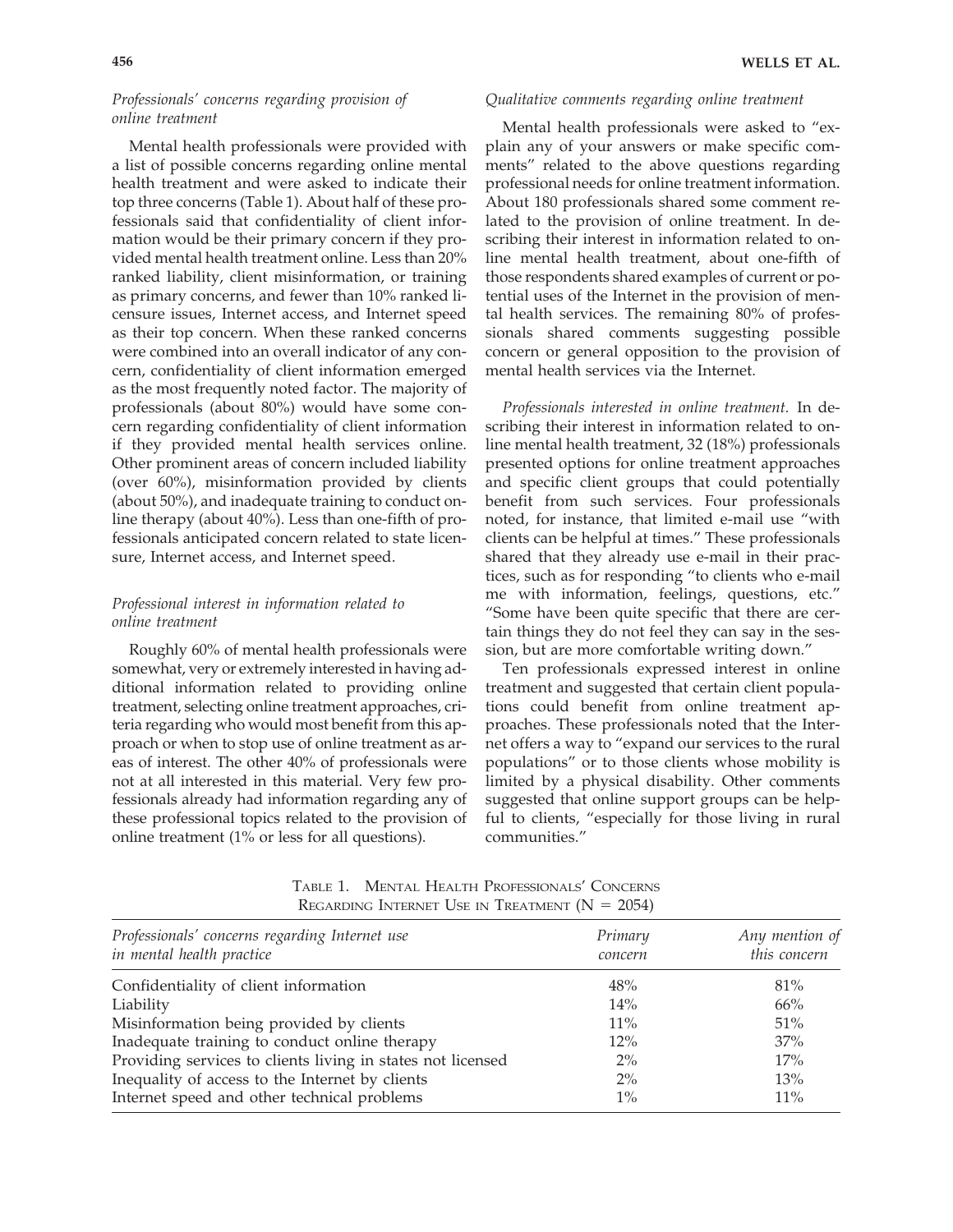*Professionals concerned or opposed to online treatment.* One hundred forty-six (82%) of the professionals who shared a comment about online treatment expressed concerns or oppositions. About one hundred of these comments were general rejections of online treatment, ranging from blanket refusals, "I WILL NOT do therapy online," to overall concerns "I have GRAVE concern for treatment online."

Twenty-six of these professionals shared that, if they provided online mental health treatment, they would be concerned about maintaining secure information online and complying with existing confidentiality mandates. Comments suggest that professionals have questions regarding professional liability, liability around client safety online, as well as licensure challenges. One professional noted that providing online services could create problems regarding "therapist licensure in one state and provision of Internet services to a client in another state." These professionals also expressed hesitation regarding client safety and related liability issues. For instance, one professional noted that providing mental health treatment solely over the Internet could be problematic, due to "the risks that undertaking treatment online without ever meeting the client poses."

Eighteen professionals likened online treatment to providing mental health services over the telephone and stated that both are problematic due to the lack of face-to-face interaction. Professionals suggested, for instance, that the Internet is an "inappropriate medium for psychotherapy," and that successful psychotherapy requires "a live, face-toface relationship." Two professionals shared that the clients they serve would not use the Internet. One professional working in a rural area, for example, stated that "low income status and small computer-to-user ratio" could make online treatment impractical. Additionally, mental health professionals suggested that some discretion should be used in determining what specific clinical diagnoses are appropriate for online mental health treatment. Three professionals wondered if online treatment could "exacerbate Internet use/misuse" and could be analogous to holding "AA meetings in a bar."

# **DISCUSSION**

## *Use of online treatment*

As noted previously, the overwhelming majority of professionals did not report providing mental health services over the Internet. However, these findings should be interpreted with caution. First,

the survey instrument asked professionals whether they used the Internet "to provide online therapy or counseling," and does not provide information regarding how many professionals use the Internet as an adjunct to more traditional mental health services. Some of the qualitative comments suggest that while professionals do not view themselves as providing "online therapy," they do use the Internet to correspond and interact with clients in various ways. Second, this study did not include a question regarding whether or not these professionals saw online mental health treatment as an appropriate form of mental health treatment, nor does it include a category of mental health practitioners specializing in "online therapy." Professional associations of online therapists are emerging, such as the International Society for Mental Health Online,<sup>19</sup> and should be included in future research examining perceptions of online treatment.

# *Professionals' concerns regarding provision of online treatment*

These mental health professionals' interest and concerns related to online treatment generally reflects the existing literature.<sup>1,2,20</sup> When asked to select from a list of concerns regarding the provision of mental health services over the Internet, professionals noted three primary areas of concern: confidentiality, liability, and misinformation being provided by clients. It may be that online communication poses specific concerns related to confidentiality and that professionals need additional training and guidance in how to best protect client information online. Future research is needed to assess whether professionals view online confidentiality concerns as more salient in online treatment as compared to other treatment modalities.

Second, more than half of these professionals selected liability issues as potential concerns in online mental health treatment. Although this study did not specify types of liability concerns, professionals' comments suggest two primary issues. Liability concerns could be associated with client safety, particularly if the professional only provides online mental health services and never has face-to-face contact with clients. Another liability issue is concern that if professionals provide online mental health treatment, the Internet may blur boundaries related to professional liability. The Internet may alleviate some challenges related to geographic boundaries, and therefore make mental health services accessible to greater numbers of people<sup>21</sup> or to those who otherwise could not obtain services.<sup>10</sup> However, electronic communications are generally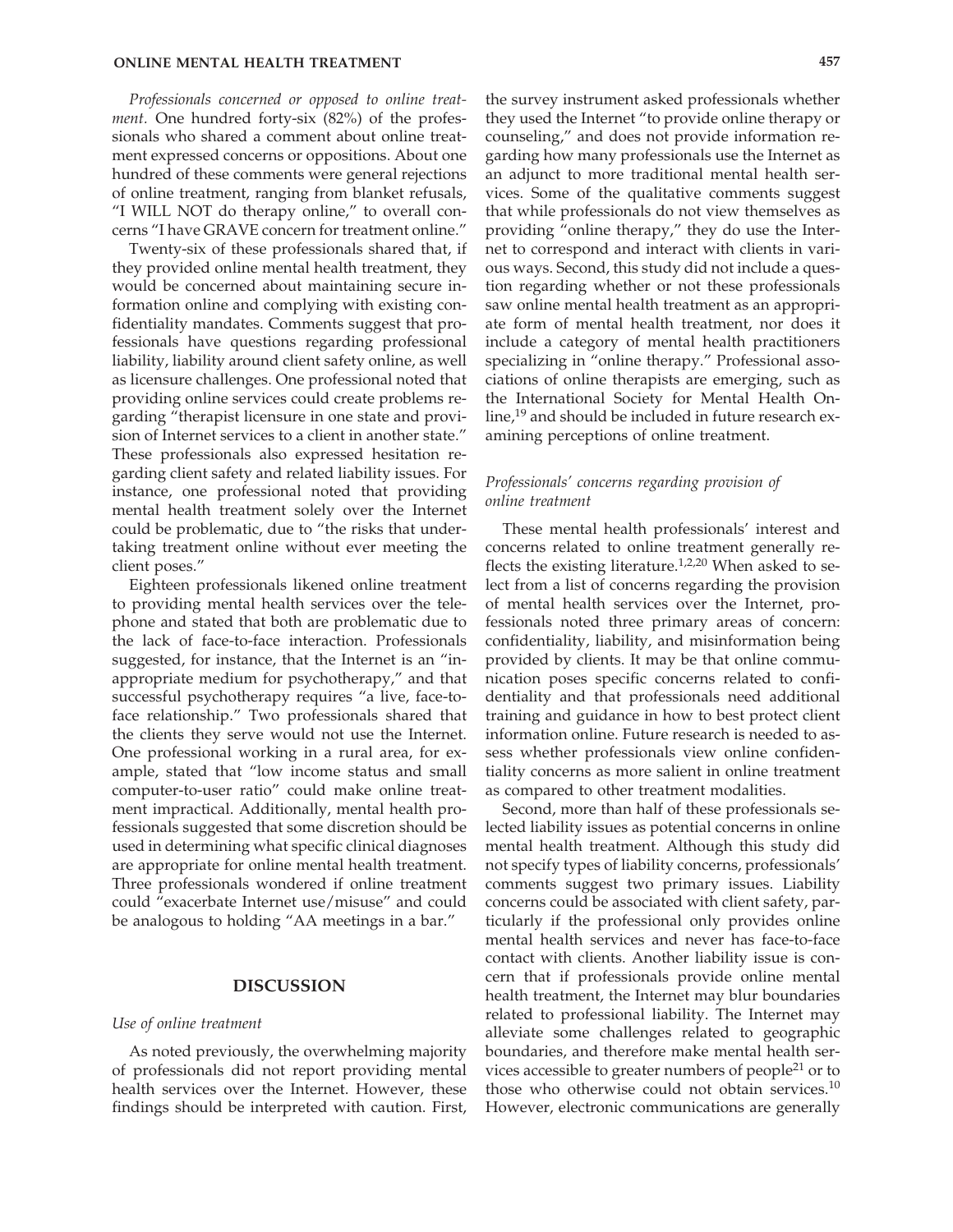unlimited by state or national borders, raisingcurrently unanswered licensure and professional liability questions, particularly related to inter-state/ country exchanges.22

Third, fifty-one percent of these professionals stated that if they provided online mental health services, "misinformation being provided by clients" would be an area of concern. If professionals are not regularly meeting face-to-face with clients, there may be more opportunity for clients to provide incomplete or incorrect information. However, as with client confidentiality, it is unclear whether this concern is uniquely related to online mental health treatment. For instance, VandenBos and Williams<sup>3</sup> found that close to 70% of psychologists reported using the telephone for individual psychotherapy. It is likely that concerns regarding "misinformation being provided by clients" would also emerge in a study of professional perceptions of challenges related to the use of the telephone as an adjunct to traditional therapy.

# *Interest in professional information related to online treatment*

A striking finding is that very few (1% or less) of the professionals surveyed here already have professional information related to online mental health treatment. Some such literature is currently emerging, but there is a clear need for empirical research evaluating outcomes of online mental health treatment. If professionals do not have evidencebased information regarding online treatment guidelines, beneficial online treatment approaches, which clients may benefit from online treatment, or criteria for when to stop the use of online treatment, they may not be able to accurately assess whether or not to utilize online therapy.

It is probable that mental health professionals will increasingly be presented with opportunities to incorporate Internet technology into their professional practice. Finn<sup>14</sup> found that one-third of graduate social work students in his study saw online therapy as a "good adjunct to in-person services." Therefore, future research should assess possible methods of minimizing or eliminating some of the practical and ethical concerns in this area.

# *Limitations*

Several limitations of the SIMHI methodology and this study deserve note. First, SIMHI was designed as an exploratory study. The results presented here were clearly influenced by the SIMHI sampling procedure and may not be representative of all mental health professionals. Second, the study had a low response rate, as we decided not to pressure respondents with excessive mailings that serve to increase response rate given the busy nature of these professionals. Third, the preliminary screening survey included a question regarding whether professionals had worked with a client with problematic Internet experiences. As a result, some professionals may not have agreed to complete the subsequent detailed survey if they had not worked with such a client.

# **CONCLUSION**

These findings suggest several practical implications for professionals providing mental health services to clients. First, few professionals see themselves as providing online therapy, but some use electronic communication as an adjunct to traditional mental health practice. Second, professionals lack guidelines and empirical evidence regarding efforts to maximize client confidentiality online. Third, mental health professionals need access to empirically sound professional information related to online treatment. Fourth, and finally, some propose that Internet communication will be a standard component of mental health treatment in the future.3,23

Currently, it is unclear whether negative attitudes toward online provision of mental health services are factual or based on uninformed opinion. More research addressing the concerns and considerations discussed here will be necessary as Internet use continues to increase. Mental health professionals need research to objectively assess the advantages and disadvantages of online mental health treatment.

# **ACKNOWLEDGMENTS**

For the purposes of compliance with Section 507 of PL 104-208 (the "Stevens Amendment"), readers are advised that 100% of the funds for this program are derived from federal sources. This project was supported by Grant No. 2001-JN-FX-0009 awarded by the Office of Juvenile Justice and Delinquency Prevention, Office of Justice Programs, U.S. Department of Justice. The total amount of federal funding involved is \$267,738. Points of view or opinions in this document are those of the authors and do not necessarily represent the official position or policies of the U.S. Department of Justice.